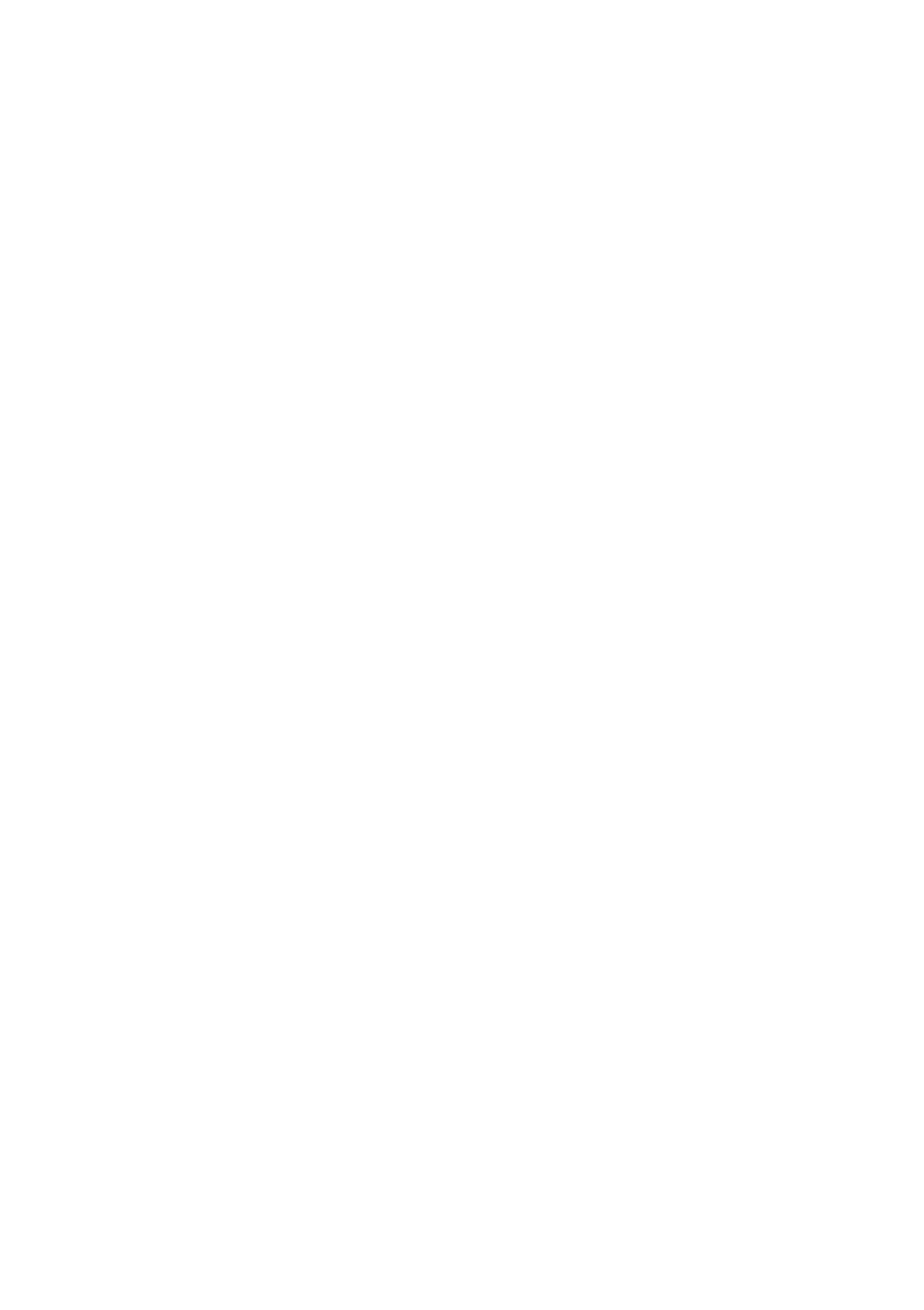### **CONTENTS**

| Common positions for spastic muscles $-$ -------------- 6                  |  |
|----------------------------------------------------------------------------|--|
|                                                                            |  |
| Controlling severe spasticity _______________________ 16                   |  |
| Helpful First Aid for managing spasticity = = = = = = = = = = = = = 17     |  |
|                                                                            |  |
| Sources of support and information<br>$-$ - - - - - - - - - - - - - - - 19 |  |
|                                                                            |  |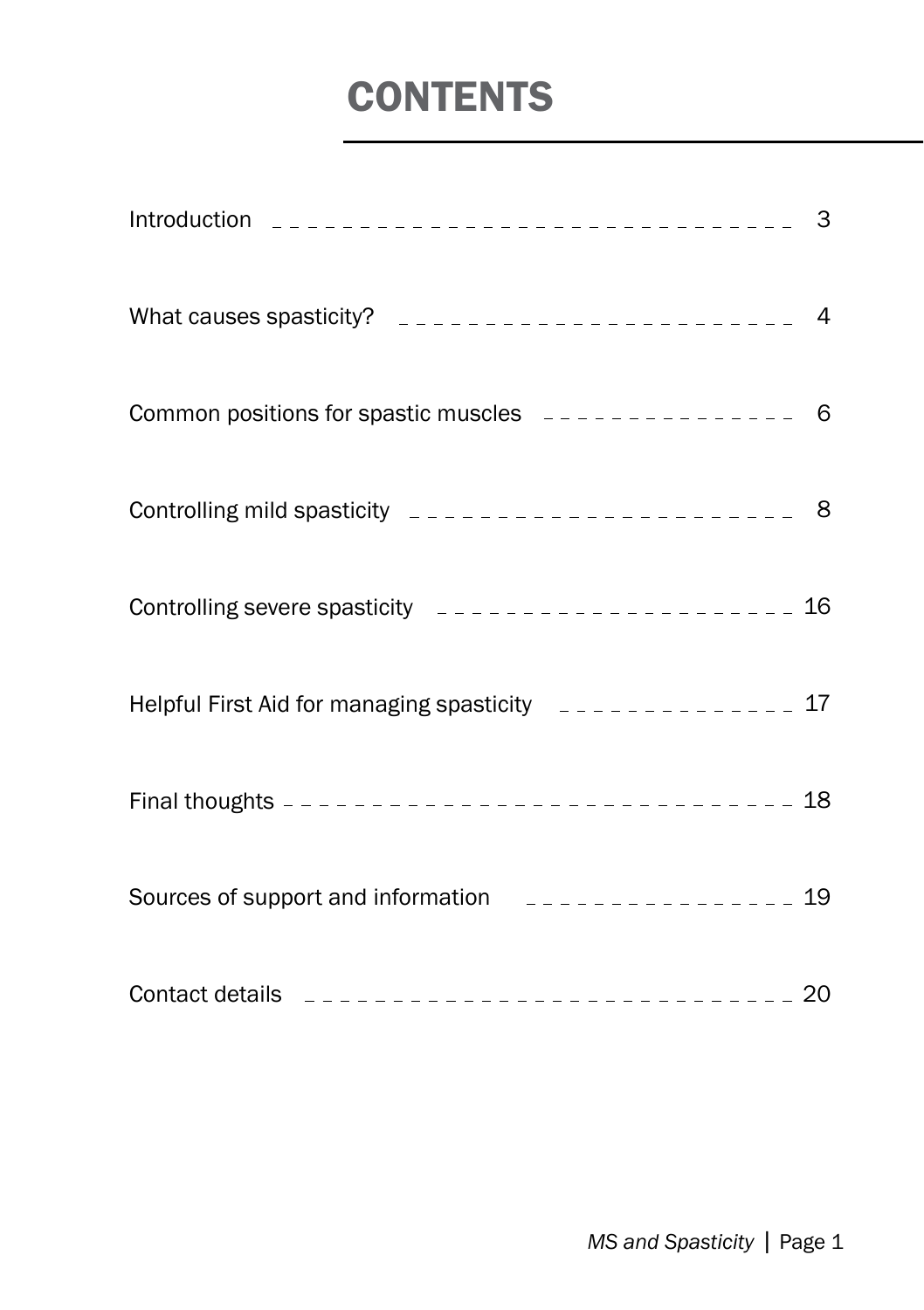#### AUTHOR

Adapted from the older edition, *Multiple Sclerosis: Spasticity and MS*, written by Anne McAuley.

#### Acknowledgements

Our thanks to the MSSNZ Information Series Review Team.

*MS and Spasticity: 2nd edition* published in 2005 by the Multiple Sclerosis Society of NZ with the support of the James Searle Say Foundation. Reprinted in 2007.

Multiple Sclerosis Society of New Zealand Incorporated PO Box 2627 Wellington 6140 NEW ZEALAND

| Phone   |    | 0800 MS LINE or 0800 675 463 |  |  |
|---------|----|------------------------------|--|--|
|         | Ωr | 64 4 4 9 4 6 7 7             |  |  |
| Fax     |    | 64 4 499 4675                |  |  |
| Email   |    | info@msnz.org.nz             |  |  |
| Website |    | www.msnz.org.nz              |  |  |

*© Multiple Sclerosis Society of NZ Inc 2007*

ISSN: 1176-4473

ISBN: 0-908982-06-2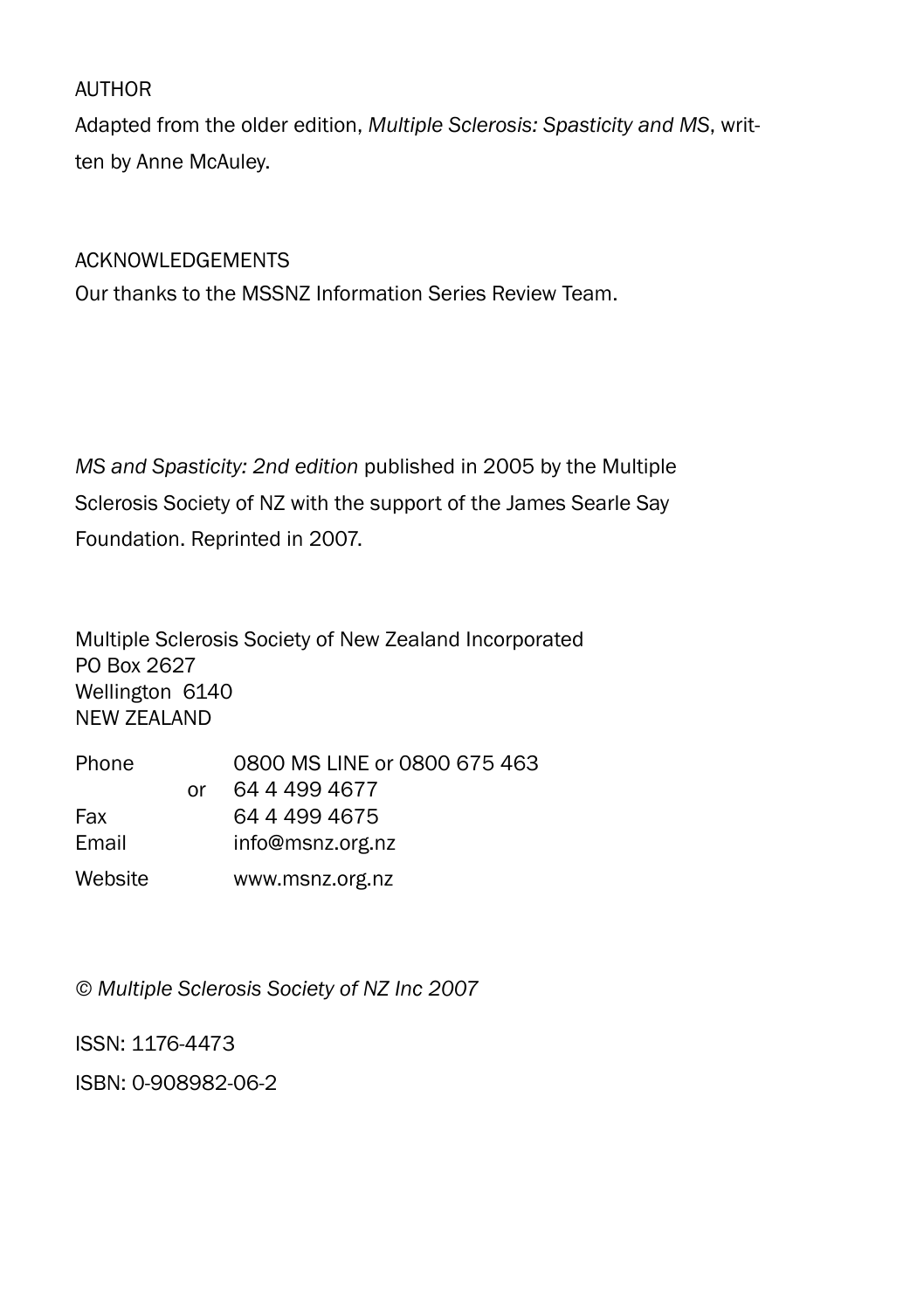# INTRODUCTION

Our muscles need to maintain constant tension to prevent our bodies from collapsing in a heap. The level of tension varies from day to day and hour to hour in everybody.

However, for some people with neurological conditions, the level of muscle tension can uncontrollably increase to a severe level. This is called hypertonicity or spasticity.

Spasticity is one of the most common symptoms in MS; some degree occurs in an estimated 80% of people with MS. It affects the legs and torso more frequently than the arms, and can also cause the calf muscles to rhythmically contract and relax (called clonus).

This increase in muscle tension can significantly interfere with daily activities.

This booklet has been written to help lessen the impact of spasticity on your life. It contains information on the best ways to manage spasticity, including some strengthening exercises especially designed for people with MS.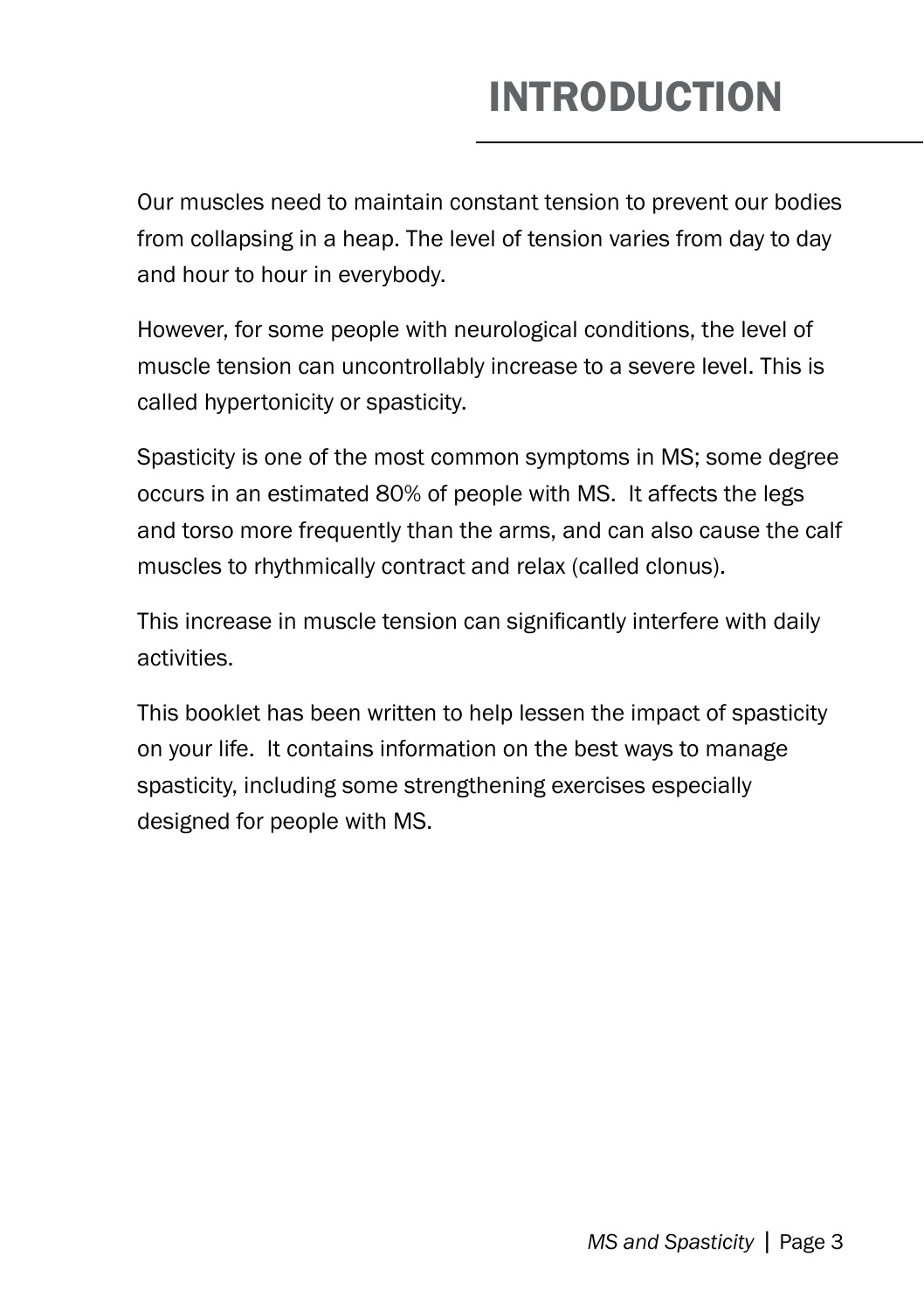### WHAT CAUSES SPASTICITY?

Within the body's central nervous system there is a complex interactive process that controls the contraction and relaxation of muscles. Nerve pathways direct messages between the brain and muscles to produce the movement that you want.

For example, when we make a fist, there is simultaneously:

- $\supset$  A 'go' message to the relevant muscles to curl the fingers.
- $\bullet$  A 'stop' message to the muscles that keep the fingers straight to relax.
- $\supset$  A co-ordinating network that ensures the movement is smooth and sustained.

However, MS damages the nervous system and this interferes with the coordination or movement of muscles, particularly with getting them to relax.

Muscles affected by spasticity generally feel stiff or cramped, and can lock a joint into position until the muscle tension is reduced by fatigue or by stretch techniques. (See page 9 for more information on stretching.)

The level of spasticity may vary from a mild increase in muscle stiffness (which can be relatively easy to control), to sudden strong spasms that contract muscles in rigid positions (which can be difficult to overcome).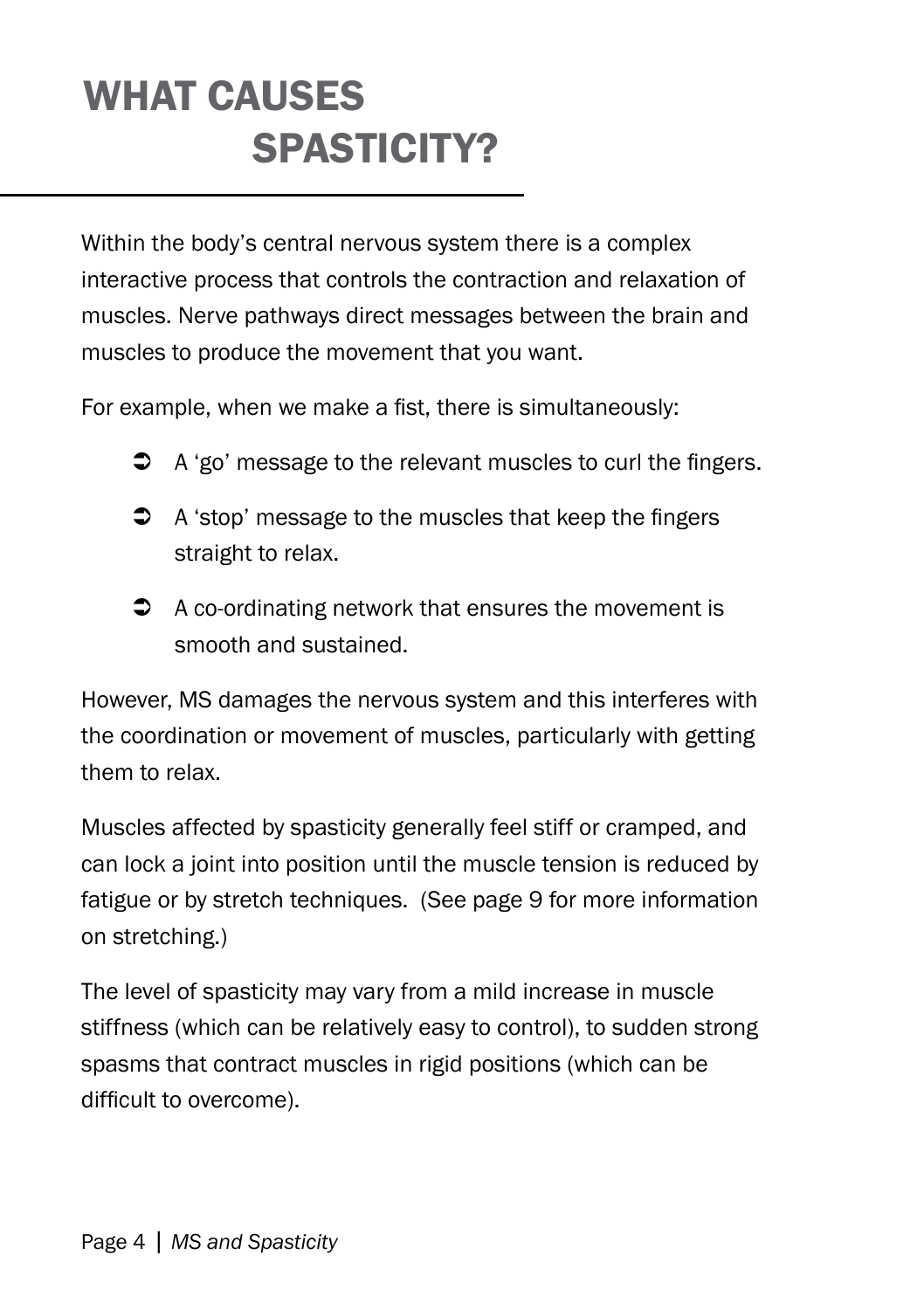The strength of the reaction can depend on the damage to the central nervous system, i.e. the severity of the MS. The more nerve fibres that are affected, the more easily triggered and harder to overcome spasticity becomes.

Aside from the neurological damage, other common causes of a spastic reaction for people with MS are:

- $\bullet$  A pain message from injury or joint inflammation, or aching from poor posture;
- $\supset$  Limb contact against an immovable object, triggering a spastic reaction to relieve the pressure;
- $\supset$  Overfull bladder or bowel, or constipation;
- $\supset$  Infections (e.g. bladder infection or 'flu');
- $\supset$  Sudden movement or stretch to affected muscles (e.g. quick aerobic exercises or being startled);
- **●** Extremes of temperature;
- $\supset$  Increased skin sensitivity;
- **Specific muscle actions or positions which produce a** pattern of reaction (the next section discusses these);
- **D** Increases in level of stress chemicals, e.g. adrenalin.

The next few sections of this booklet suggest some approaches for preventing and managing spasticity, and they can be used regardless of how the reactions were caused.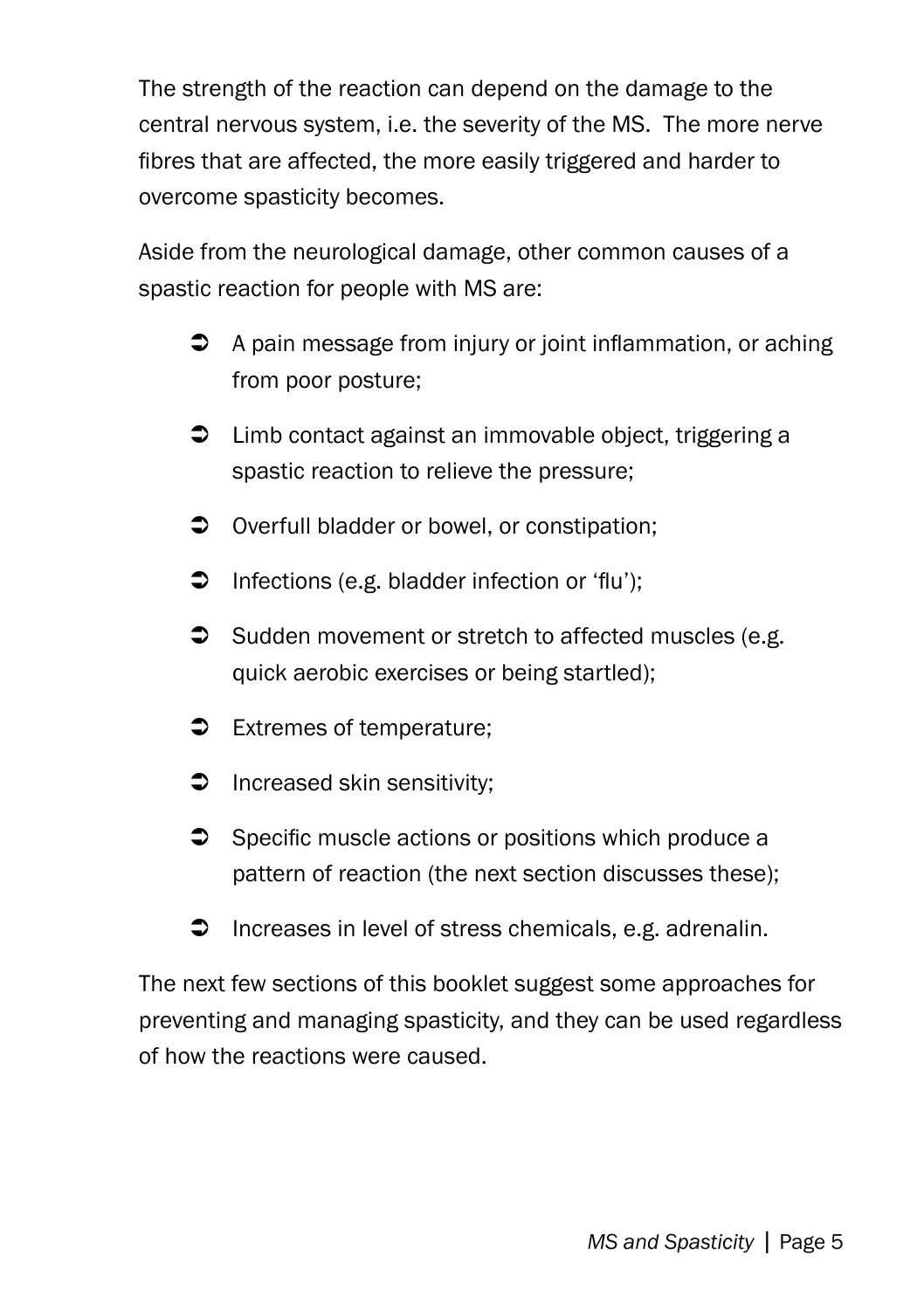### common positions for spastic muscles

Hypertonic or spastic muscles go into spasm in patterns dictated by the strength of the muscle groups to which they belong.

#### Lower Limbs

In this muscle group, the most common position for spastic muscles is with the hips and knees pulled straight, legs pulled together and foot pointed down.

However, in a few cases, the opposite patterns may co-exist or predominate and the legs may draw up into a flexor pattern—hips, knees and feet pulled up towards the torso.

#### Upper Limbs

The common position for spastic muscles is with the elbows, wrist, fingers bent and the arm pulled across the body, similar to when you eat with your hands.

Again, in some people the opposite pattern may predominate and the elbow may be pulled straight.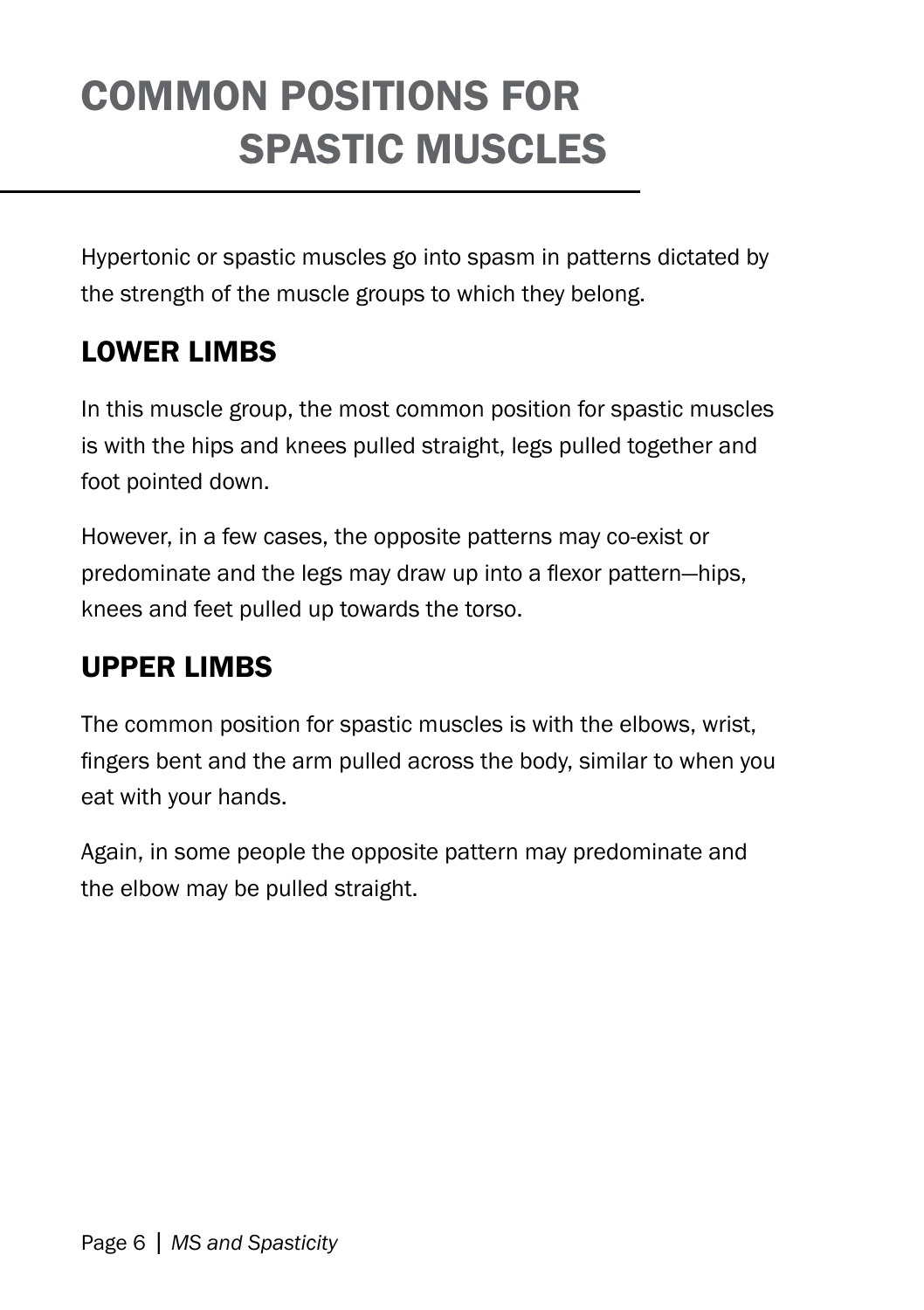### Torso

In the torso, the back muscles that lie on either side of the spine may also spasm. This produces a very strong pattern that arches the back and neck and very often triggers a straightening response in the legs. This response can make transfers from a chair to the toilet, car or bed very difficult.

Stretching your arms over your head will often trigger the back muscles into a spasm.

These spastic reactions can be frustrating, and interfere with your day-to-day activities. However, there are times when the presence of spasticity can be beneficial.

For example, it can assist positional changes in bed. A sharp pull on a bed bar can induce a flexor spasm—this raises the knees, and in turn allows you to turn onto your side, easing pressure points on back, buttocks and heels. A later push on the bar will trigger an extensor spasm—this allows you to return to your back.

So, whilst spasticity can be frustrating, it can also provide extra help with your movements.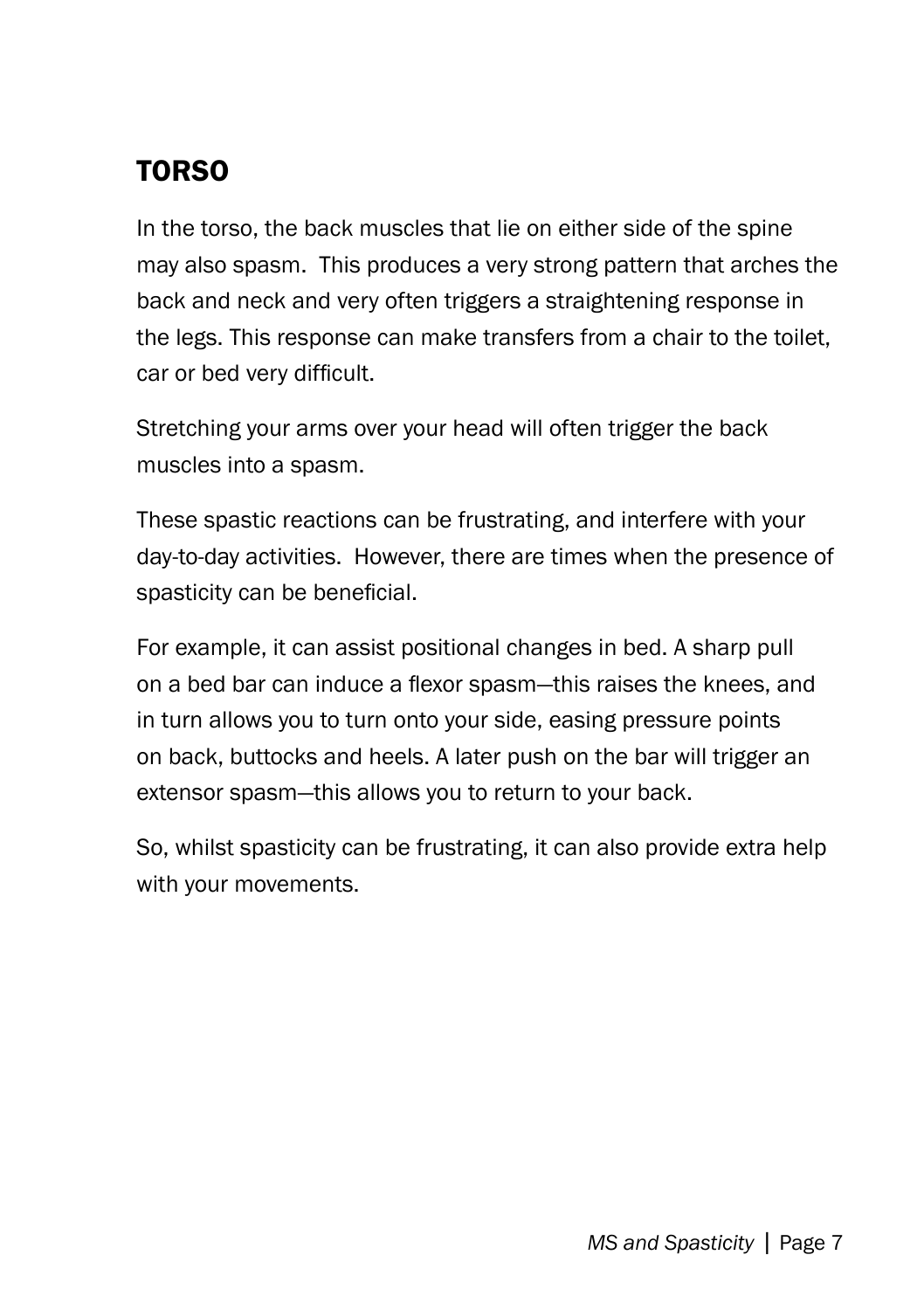# **CONTROLLING** mild spasticity

It is important to address problems with spasticity, as it can eventually lead to muscle shortening as well as posture and joint troubles. The best management methods are concerned with prevention, using stress management and gentle exercise. Other tools include physical therapy aids and medication.

You should involve your family, carer and health professionals in your treatment, as a team approach can provide both physical and motivational support.

#### Stress management

Mental and emotional stress can increase muscle tension and contribute to spasticity, so it is important to include stress management in your programme of spasticity control.

Some good ideas for managing stress include:

- $\supset$  yoga and relaxation classes;
- $\bullet$  relaxed swimming;
- $\bullet$  careful massage; and
- **C** social and leisure activities

Your local MS Society can help you arrange these.

Also, it is crucially important that you contact your Field Worker, your GP, or a psychologist if stress from family or financial pressures, or the challenges of living with MS, become overwhelming. Help is available.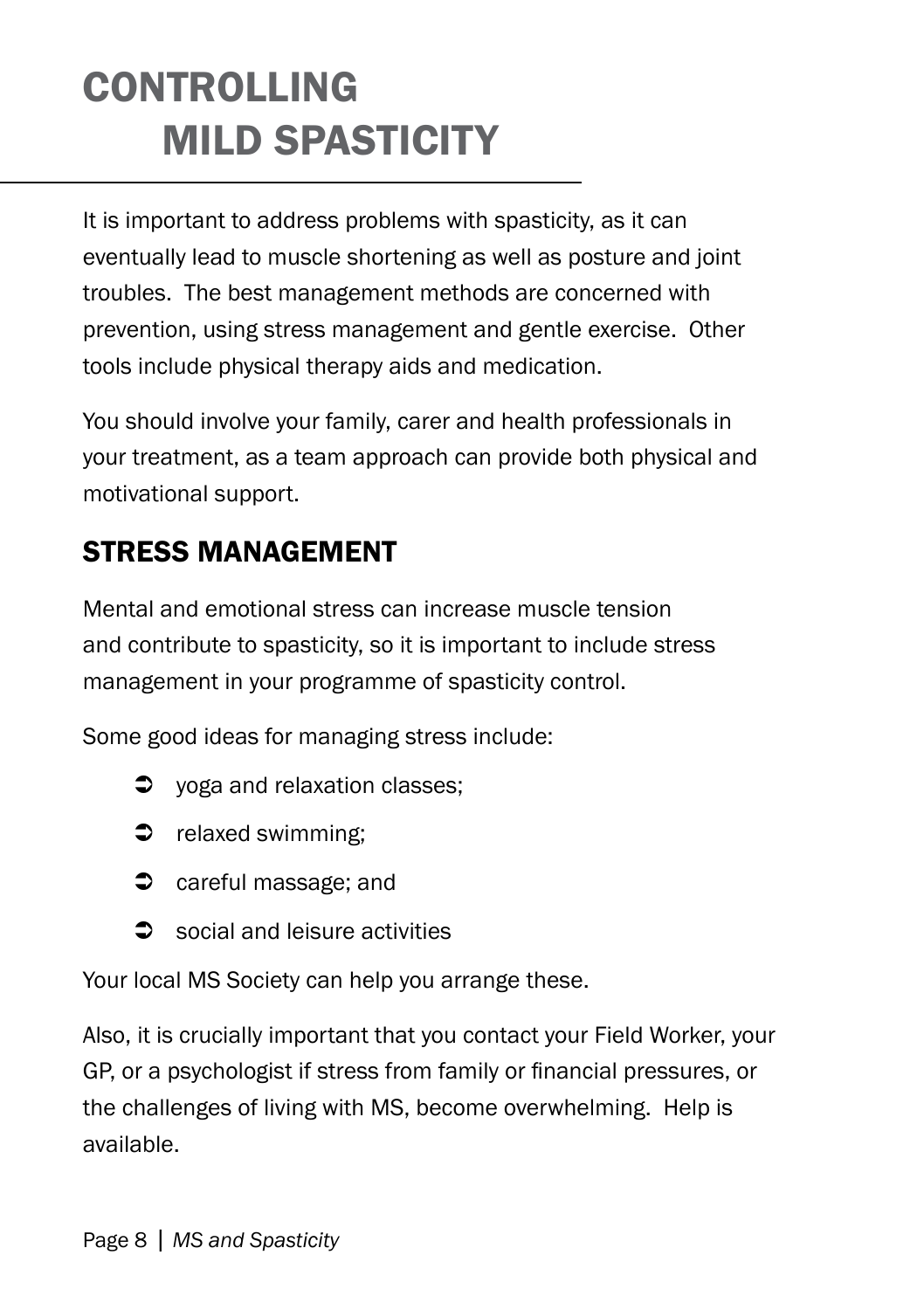#### **EXERCISE**

Spasticity may be triggered by contraction of only one muscle, but relaxing the whole muscle group by slow, sustained stretching will ease the tightness. It is also good to use deliberate body positioning to prevent spasticity.

There are other activities that can help relax tight muscles, such as horse riding, swimming, massage and acupuncture.

Always talk to your doctor or a physiotherapist before starting any exercise programme. Don't overdo it when exercising, particularly at first. One of the symptoms of MS is decreased endurance with early fatigue. Usually 3-5 repetitions of a given exercise are an effective number. Gradually increase the number as you feel able. Progress may be slow, but persevere—try to set yourself realistic exercise goals. Be prepared to rest after your exercise time.

*Note: Some health professionals suggest ice packs or splinting for spasticity. However, you should be very careful as they can increase muscle tension, and the ice packs can damage your skin.* 

Stretching to control spasticity

Before starting any strengthening exercises, you should do some stretching:

- Slowly and gently, because any quick stretch could actually increase the spastic reaction. If stretching triggers spasms, either ease off the stretch slightly until it is comfortable again, or stop completely.
- **C** Regularly, because left alone a spastic reaction shortens the muscle fibres, so spasms are then more easily triggered.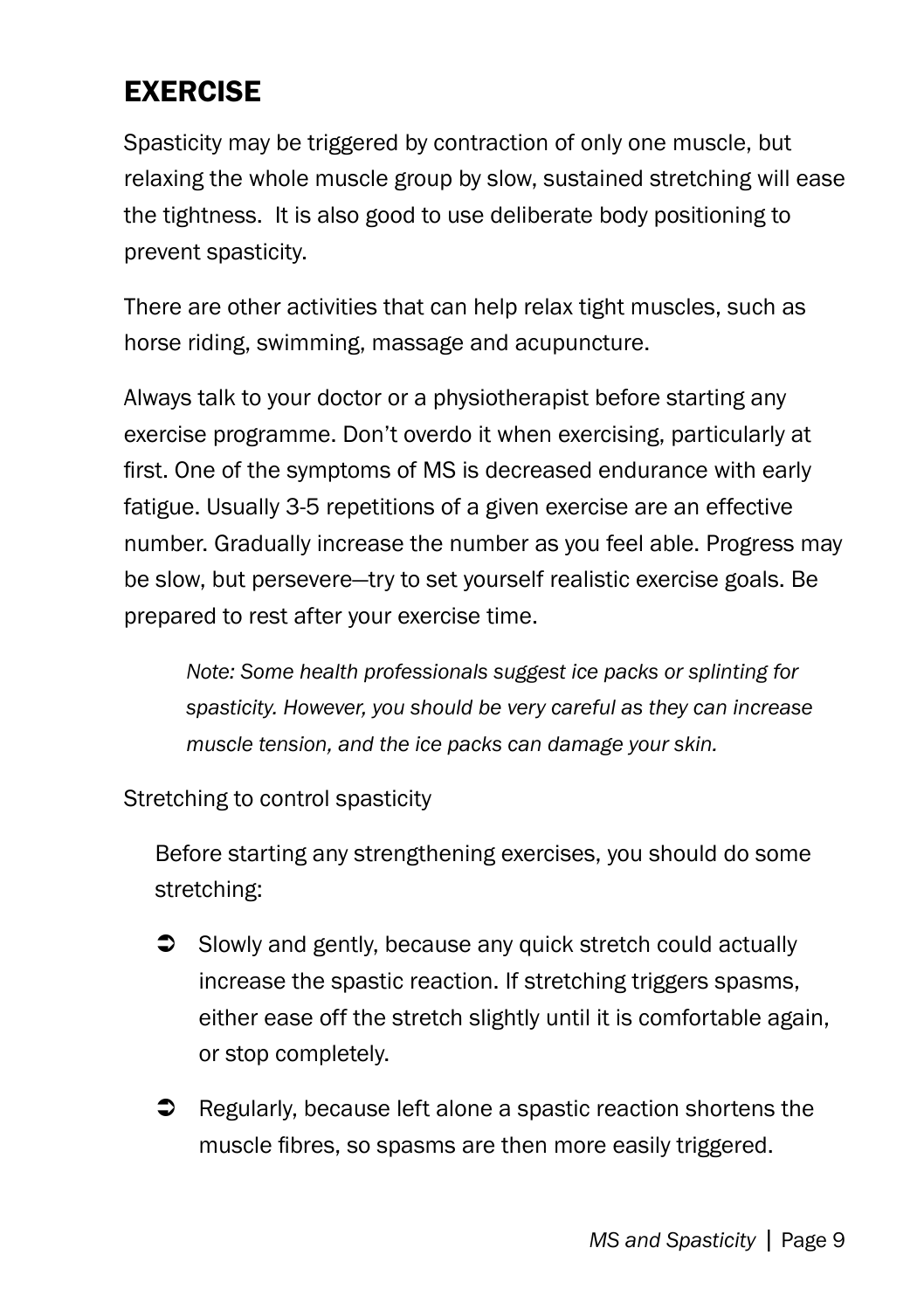- a) Standing against a wall or chair, place one foot behind the other. With your front knee bent slightly, keep your back leg straight and your heel down. Lean your hips forward until you feel a stretch in your calf (Figure 1). Repeat with the other leg.
- b) Sit on the front of a chair or bench. Place your legs fairly wide apart, with your knees bent and feet flat on the floor, pointing in the same direction as your knees. Place your hands against your lower thighs near the knees. Lean gently forward, while pushing your thighs apart (Figure 2).
- c) Lying on your back, lift both knees to your chest. Wrap your arms around your legs just below your knees. Pull your knees to your chest while pushing your tailbone towards the ground (Figure 3).



Figure 1



Figure 2



Figure 3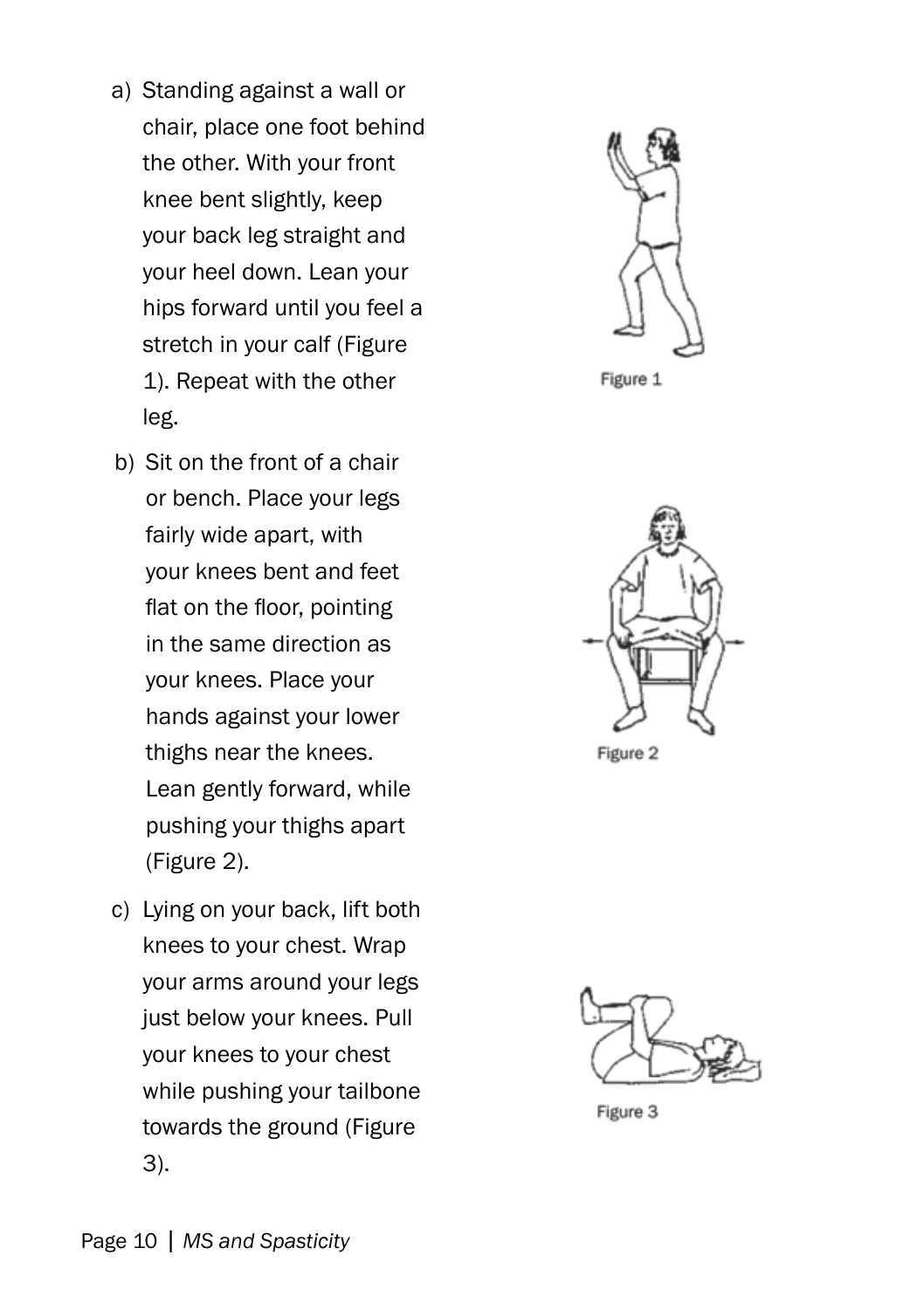#### Stretching with a helper

a) Lie on your back while a helper bends your knee towards the body, making sure your knee does not turn outwards throughout the movement. Then move the leg back (Figure 4). Repeat with the other leg.





b) With legs together and straight, have a helper move one leg apart, then back to the starting position (Figure 5). Repeat with the other leg.



Figure 5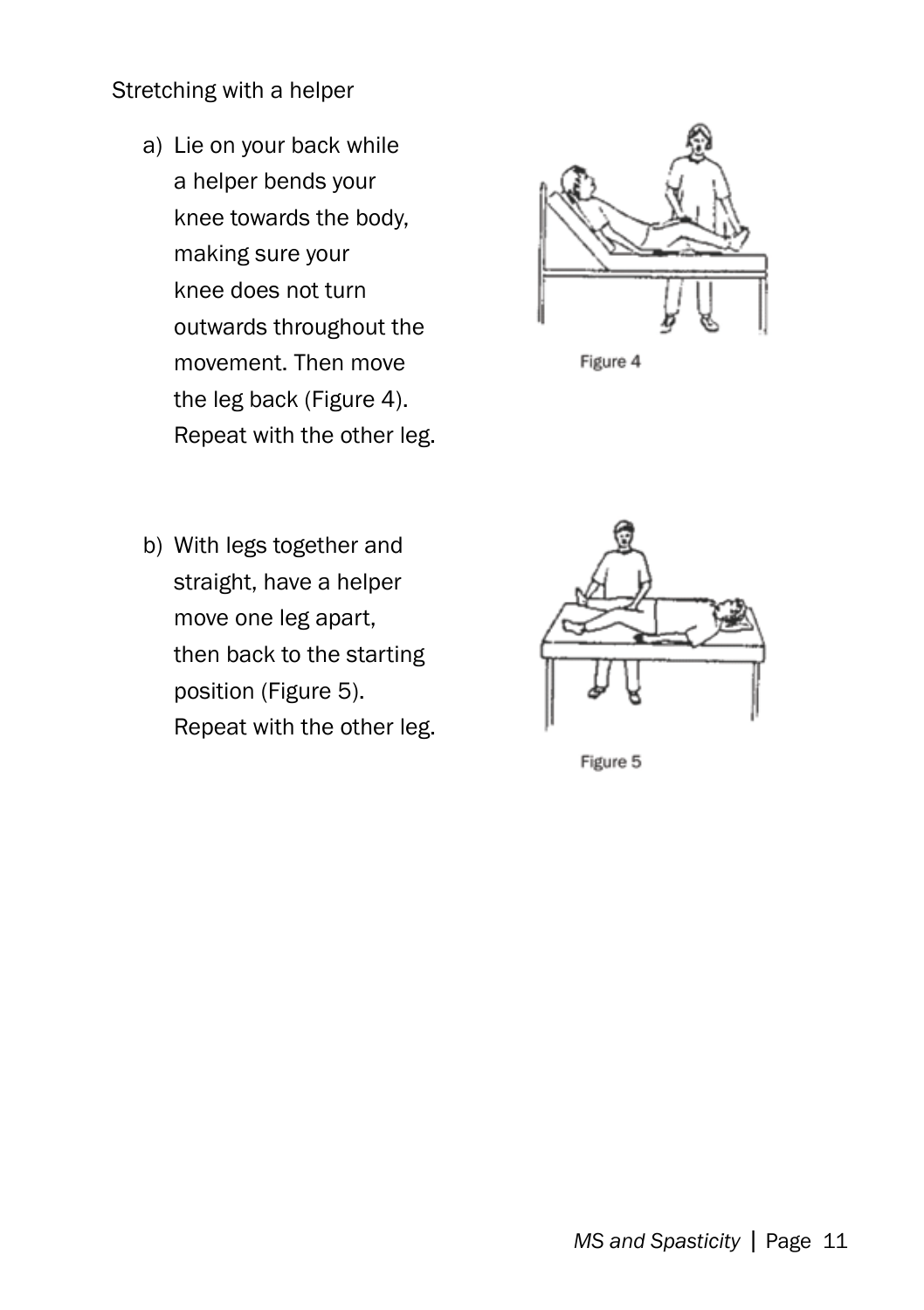#### Strengthening exercises

You should consult with your doctor and physiotherapist to ensure these exercises are within your physical capabilities and can be performed safely. Take care not to push yourself too hard and pace yourself to avoid fatigue.

These exercises are suitable whether you are mobile or spend much of the day sitting. They are best performed once the muscles have warmed up and before any fatigue sets in, i.e. midmorning.

Repeat each exercise 3-5 times to begin with and gradually increase the number, as you feel able:

a) Sit, stand or lie with a one metre loop of wide elastic around knees (or ankles for a stronger exercise). Pull your legs apart against the resistance (Figures 6a and 6b).



Figure 6a



Figure 6b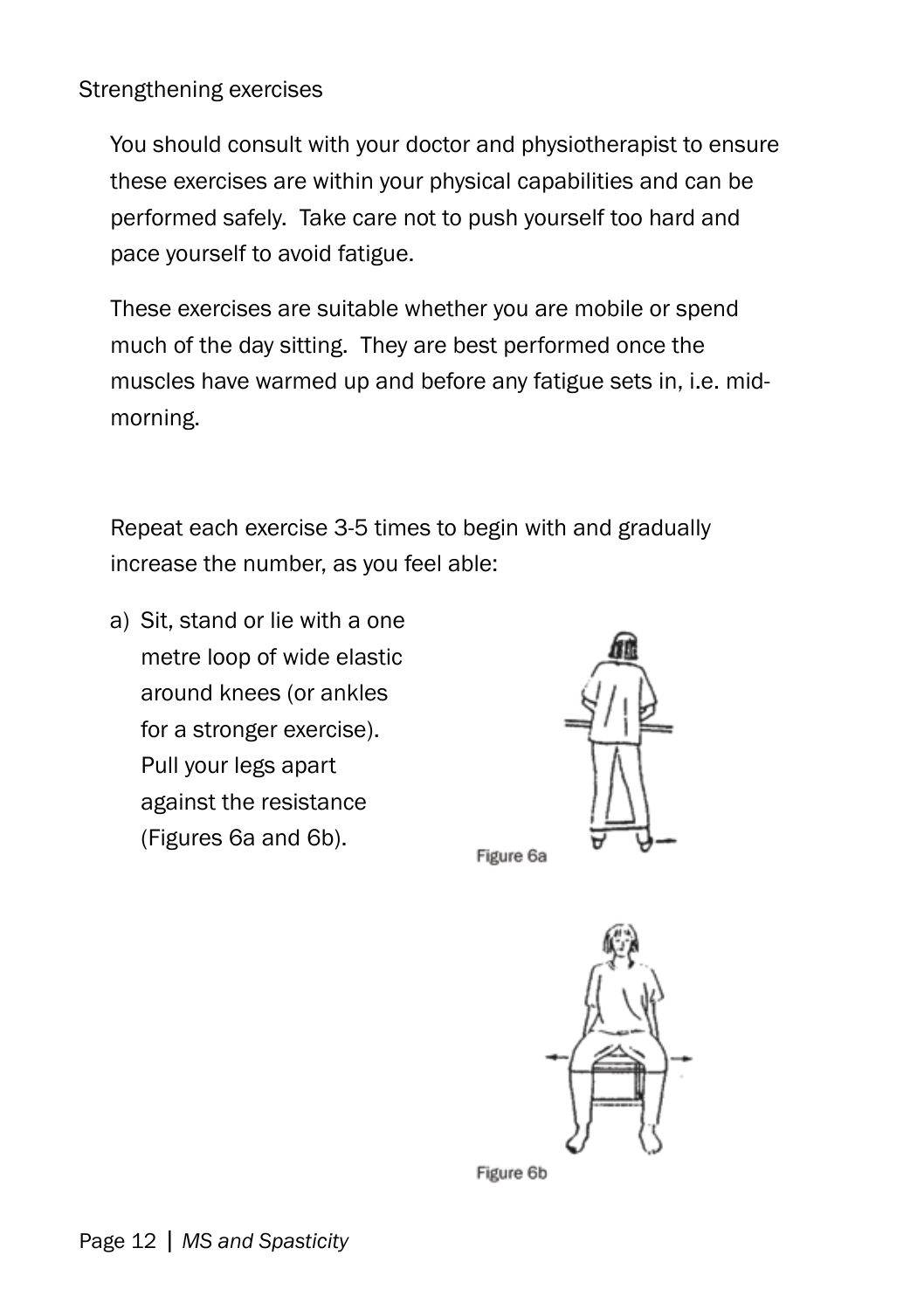b) Sit with legs apart. Lift toes, then whole foot off the ground, one leg at a time. If this movement is very weak, give yourself some assistance with your hands. Try to hold your back straight and your stomach in (Figure 7). Repeat with the other leg.





c) Sit with knees apart. Try to gently kick the underside of the seat, then straighten your knee out (Figures 8a and 8b). Repeat with other leg.





Figure 8b

d) Hold the elastic band and use it like a chest expander (Figures 9a and 9b). Keep your knees apart with a pillow, as this will reduce the spastic reaction of stretching above your head.



Figure 9a



Figure 9b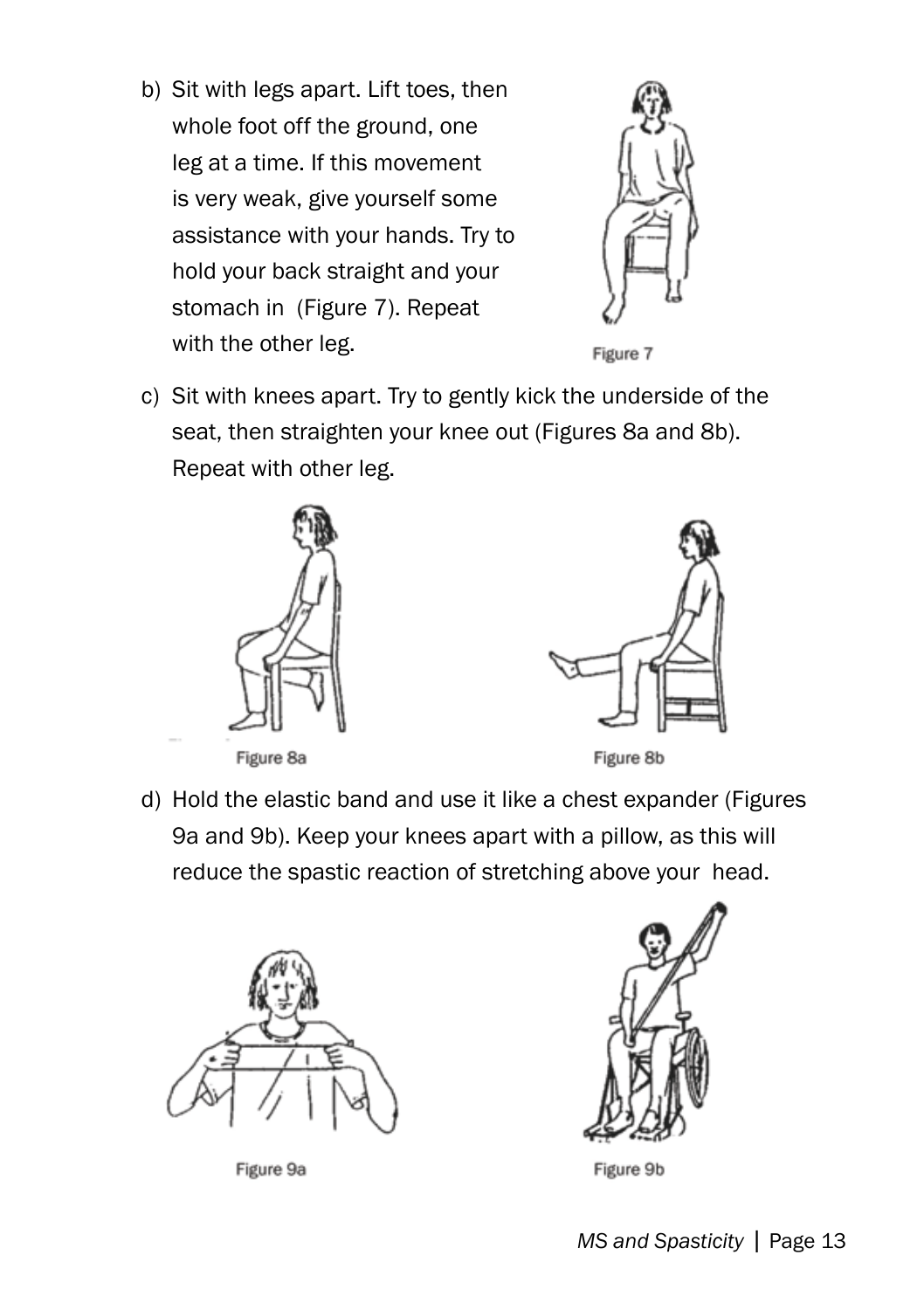#### Some suggestions for comfortable positions throughout the day

Comfortable positions that oppose common spasticity patterns, and that can be held for one hour or more, can be beneficial. These include:

- a) Sleeping on your side with hips and knees slightly bent and a pillow between your knees to stretch inner thighs.
- b) Sitting with pillow/padding between your knees.
- c) Pillows or padding to keep legs slightly bent at hips and knees, legs apart, and your feet supported with a pillow, rather than a hard board (Figure 10).
- d) Lying on your stomach with small pillows under feet, to relax knee joints. A fully straightened knee is often too uncomfortable to maintain, especially as the quadricep muscles at the front of the thigh are usually a major trigger in leg spasticity (Figure 11).



Figure 10

Figure 11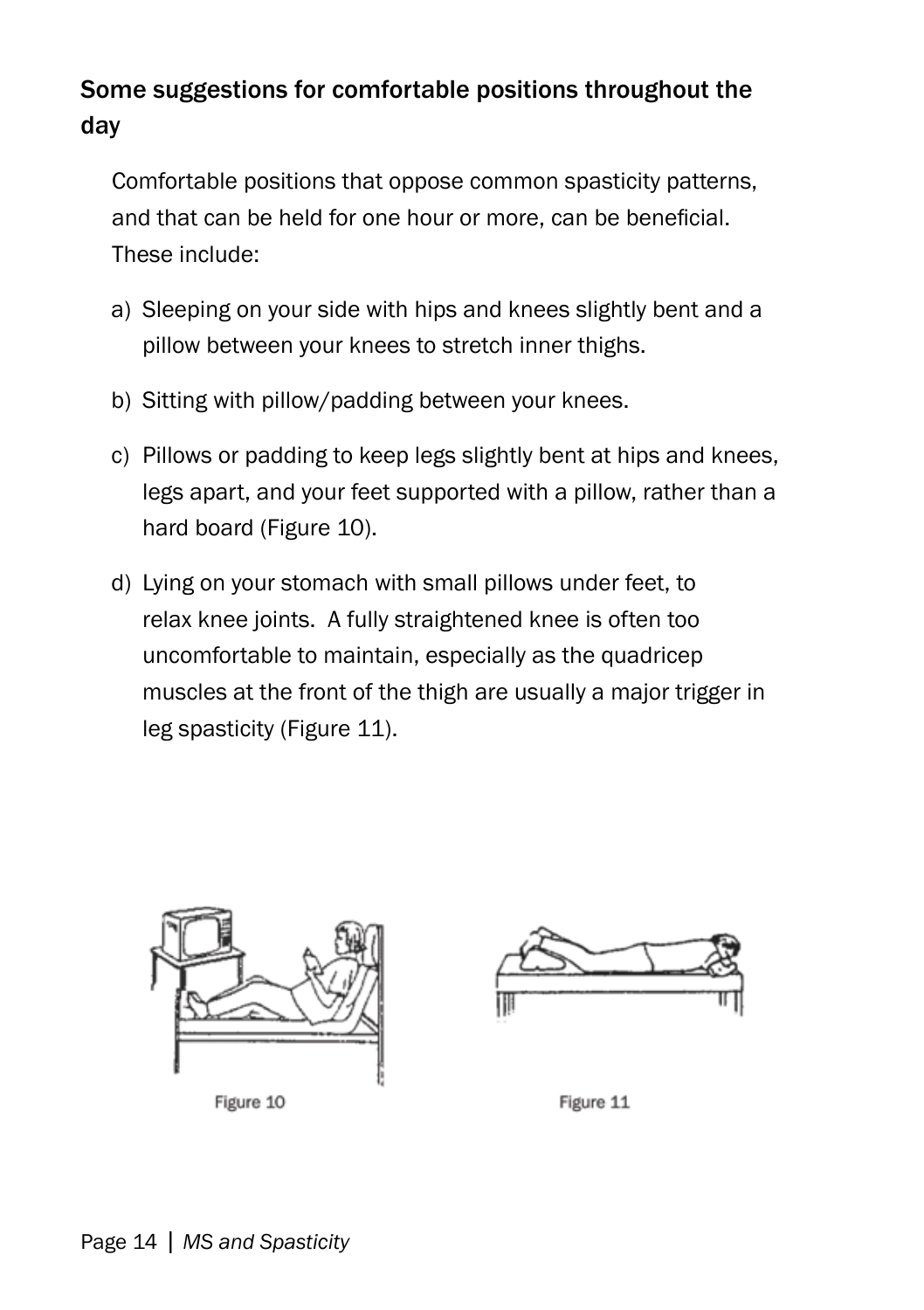### Physical therapy aids

Some adaptive devices are available to assist your gait, posture and movements. A consultation with a physiotherapist or an occupational therapist can be useful.

For example, they may suggest orthotics - which are lightweight shoe inserts used to position a spastic foot correctly. Additionally, orthotics can reduce fatigue and increase walking stability.

#### **MEDICATION**

There are several drugs that can be valuable in controlling spasticity, but these drugs affect all the muscles of the body—not just the tight ones. The results can be increased weakness and fatigue.

Therefore, reducing the spasticity must be traded against other physical weakness and increasing your problems with standing, transferring from bed, chair, toilet, etc.

Your GP or Neurologist will be able to discuss your options in appropriate detail.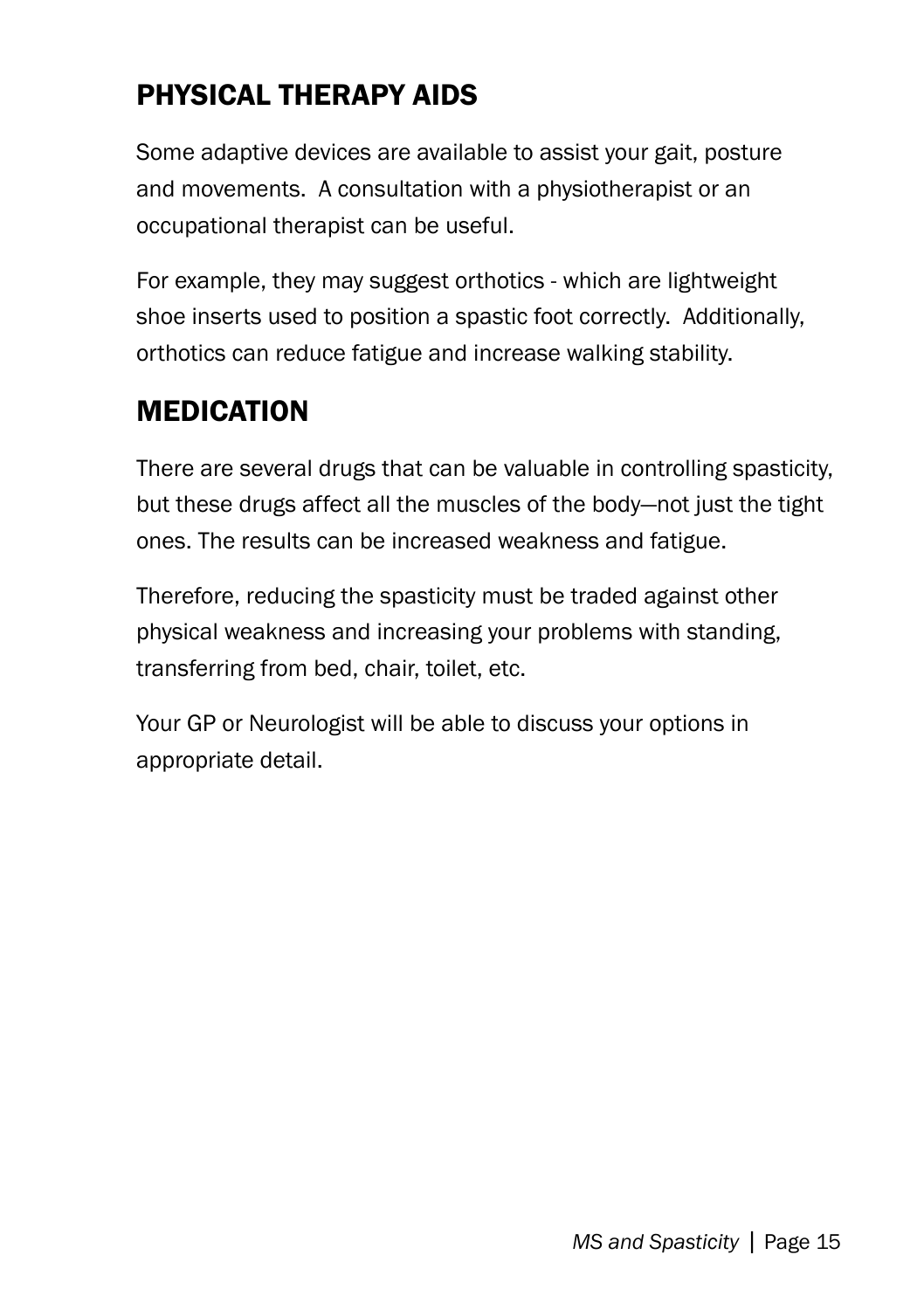### **CONTROLLING** severe spasticity

In cases where severe spasticity develops, or untreated spasticity has caused permanent muscle shortening, more aggressive intervention may be needed.

### Chemical nerve blocks

Botulinum Toxin (Botox) can be used for temporary management of severe spasticity in an isolated area.

A Baclofen pump can also be considered. This is a small disc inserted into the spinal column and programmed to release medication. After the intial operation, it is refilled by injection.

Phenol gives a long lasting reduction in tension in specific muscles. But it is no longer the preferred option, given the effectiveness of the above two chemicals.

#### **SURGERY**

Surgery may be necessary in severe cases—especially if the muscles have shortened and caused contracted joints. Your doctor will discuss this solution with you.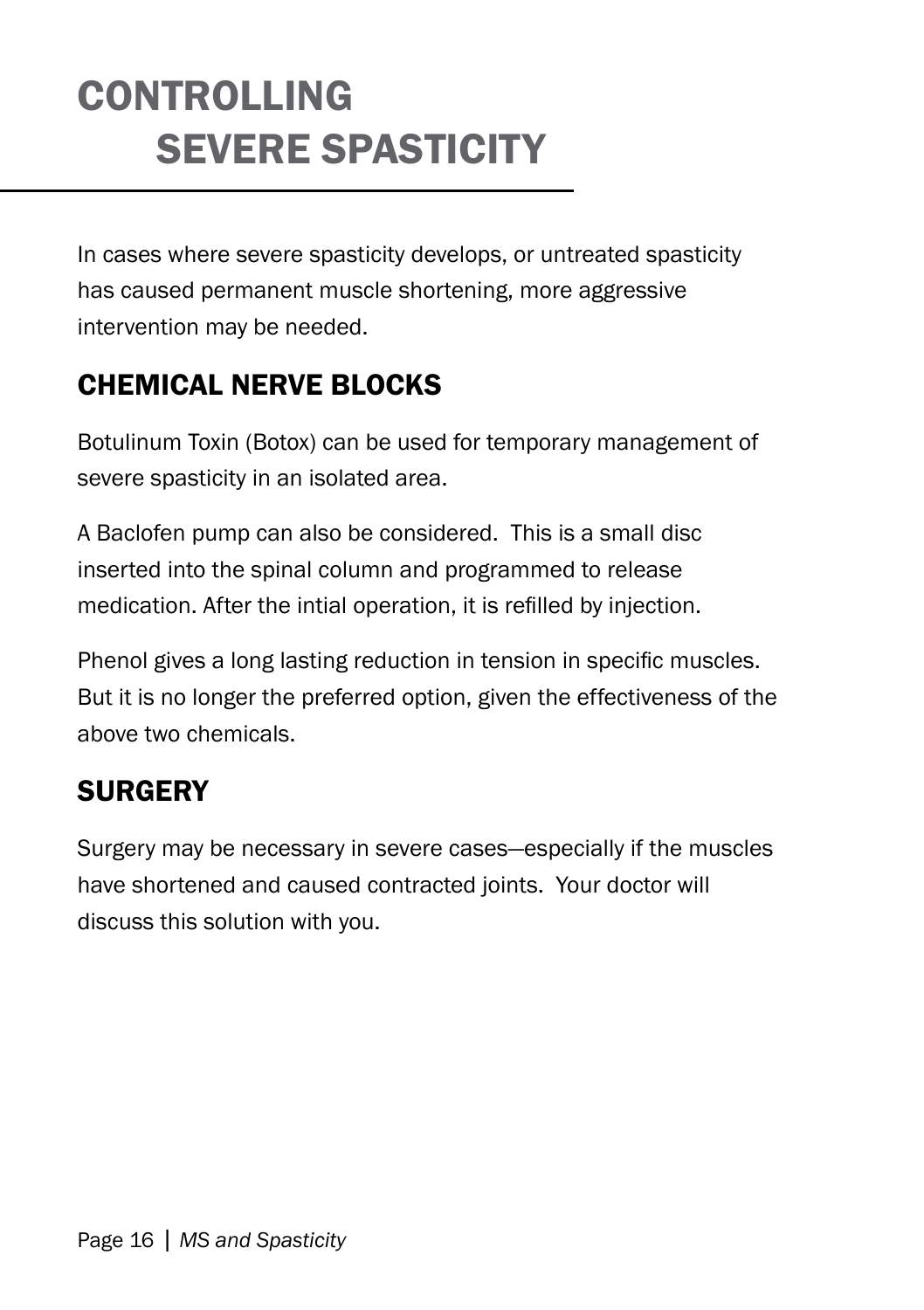# helpful first aid for managing spasticity

- $\supset$  If the legs spasm into a straight extension, slowly force knees apart and lift your hips and your knees carefully up into a slightly bent position (you may need help).
- $\supset$  If trunk and leg straightening spasms make getting into a car difficult, curl your head and shoulders towards your chest.
- $\supset$  If your muscles rapidly contract and relax, take the tension off the muscle then stretch it slowly. For instance, with a calf clonus (where the calf muscles rhythmically contract and relax) lift the leg—with assistance, if necessary—to allow the foot to point down, and then slowly replace your foot on the floor—or footplate if you use a wheelchair. Where clonus causes 'tap-dancing' for those in a seated position, use firm downward pressure on the knee. This forces the heel flat on the ground and will calm the spastic reaction (pushing the foot down only makes it worse).
- $\supset$  If you sit for most of the day (e.g. in a wheelchair) try to take some time in other positions. Stand for a minute or so (with the help of a support person), or stretch out on the bed or floor. If you can manage occasional stretches of the hips and knees, this will reduce the chance of triggering an extension spasm. If you are able to be upright for a short while, a good stretch is to stand and bend your head and neck forward, keeping your legs apart. It may help to use a handrail and/or support person.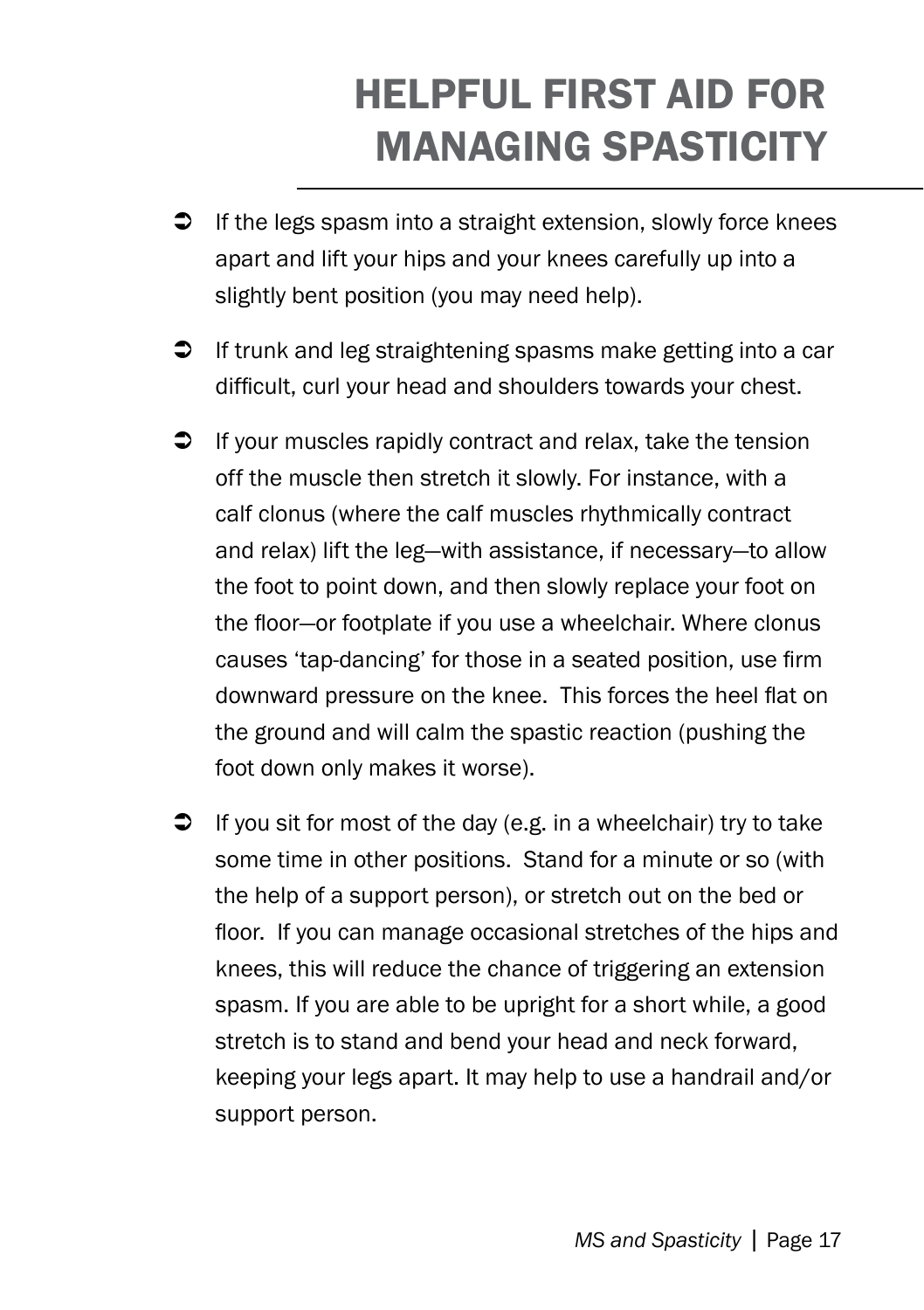# FINAL THOUGHTS

Spasticity offers its own set of challenges for someone with MS.

However, the best—and simplest—message about spasticity and MS is that there are ways of controlling it.

Because it needs individual management, you should seek advice and assessment early. You can call on your GP, neurologist and/or hospital-based services.

We can also help. Regional MS Societies have trained and experienced Field Workers who provide a wide variety of services and practical support to people with MS, their carers and families, as well as advice on all matters concerning MS.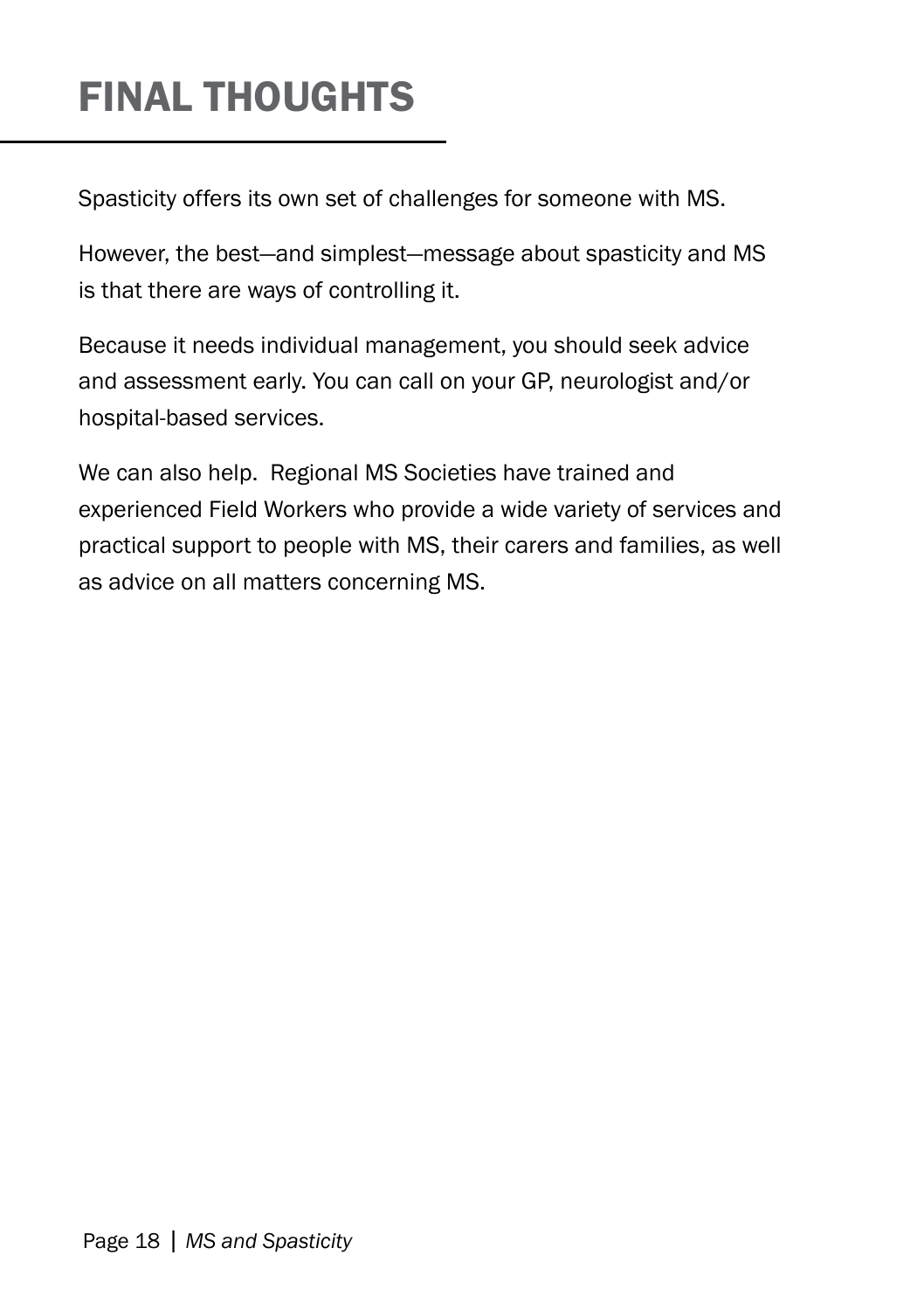### sources of support and information

### the ms society of NEW Zealand

We can put you in contact with a regional Field Worker. They arrange social groups, exercise classes, support meetings and referrals within their regions. Some people with MS find support groups helpful as an occasion where they can share their experiences and learn how others deal with MS. Contact details for your nearest regional society are located over the page.

#### INTERNET RESOURCES

The Internet provides a great deal of information about MS, but the quality and accuracy of the information can vary. Some useful websites are:

MS Societies

| www.msnz.org.nz      | MS Society of New Zealand          |
|----------------------|------------------------------------|
| www.msif.org         | <b>MS</b> International Federation |
| www.mssociety.com.au | Australia                          |
| www.mssociety.org.uk | United Kingdom                     |
| www.nmss.org         | <b>United States</b>               |
|                      |                                    |

**Disability** 

Weka: *What Everyone Keeps Asking*—about disability

website www.weka.net.nz

phone 0800 17 1981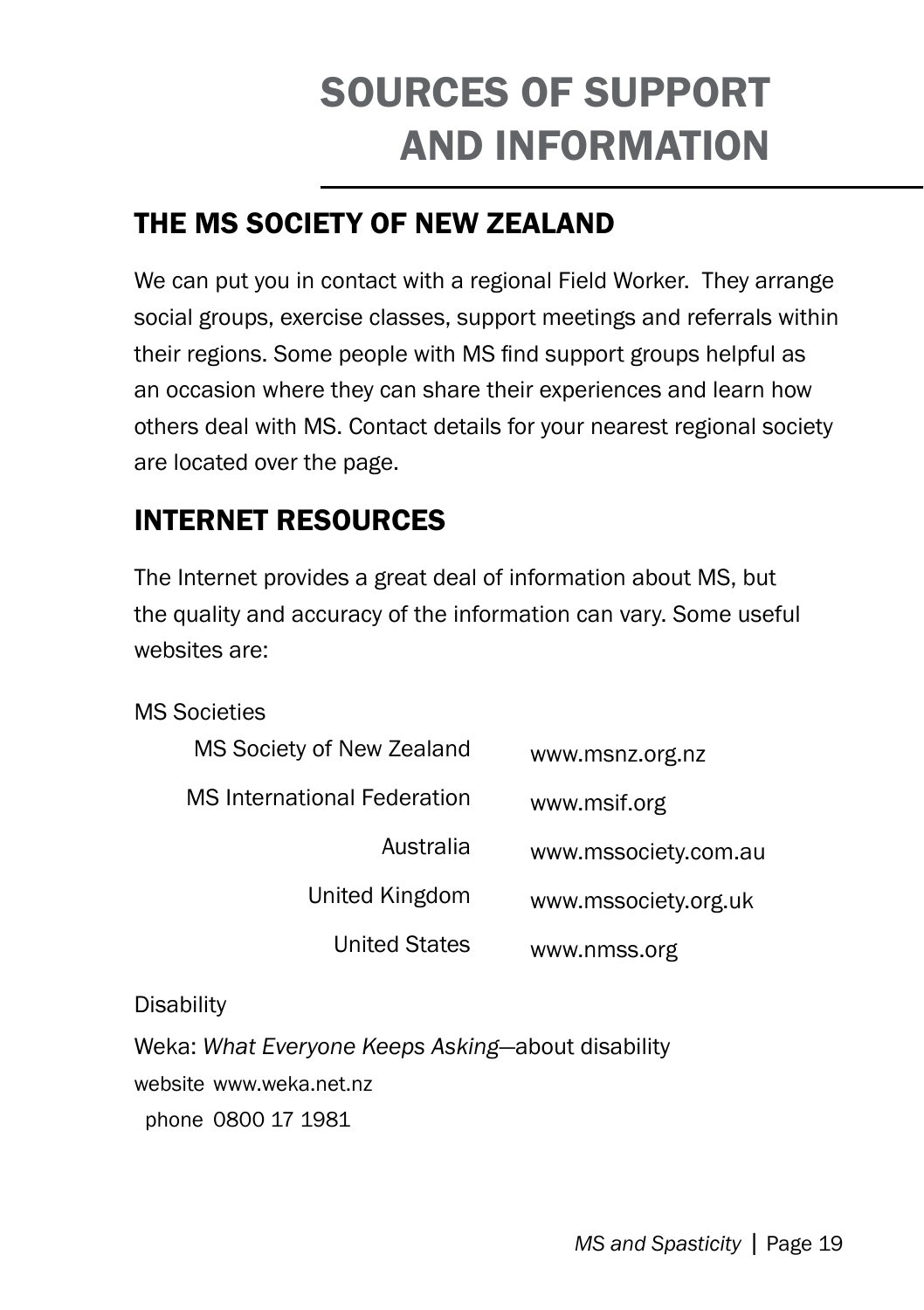### CONTACT DETAILS

#### the ms society OF NZ

We are available to help you with your queries and give you information and guidance.

MSNZ

|         | PO Box 2627 Wellington 6140 NEW ZEALAND |
|---------|-----------------------------------------|
| Phone   | 0800 MS LINE or 0800 675 463            |
| 0R      | 04 499 4677                             |
| Email   | info@msnz.org.nz                        |
| Website | www.msnz.org.nz                         |

#### REGIONAL MS SOCIETIES

| Northland              | 09 438 3945 | Manawatu                     | 06 357 3188 |
|------------------------|-------------|------------------------------|-------------|
| Auckland & North Shore | 09 845 5921 | Wellington                   | 04 388 8127 |
| Waikato                | 07 834 4740 | Marlborough                  | 03 578 4058 |
| Bay of Plenty          | 07 571 6898 | <b>Nelson</b>                | 03 544 6386 |
| Rotorua                | 07 346 1830 | <b>West Coast</b>            | 03 768 7007 |
| Gisborne               | 06 868 8842 | Canterbury                   | 03 366 2857 |
| Hawkes Bay             |             | 06 843 5002 South Canterbury | 03 684 7834 |
| Taranaki               | 06 751 2330 | Otago                        | 03 455 5894 |
| Wanganui               | 06 345 2336 | Southland                    | 03 218 3975 |